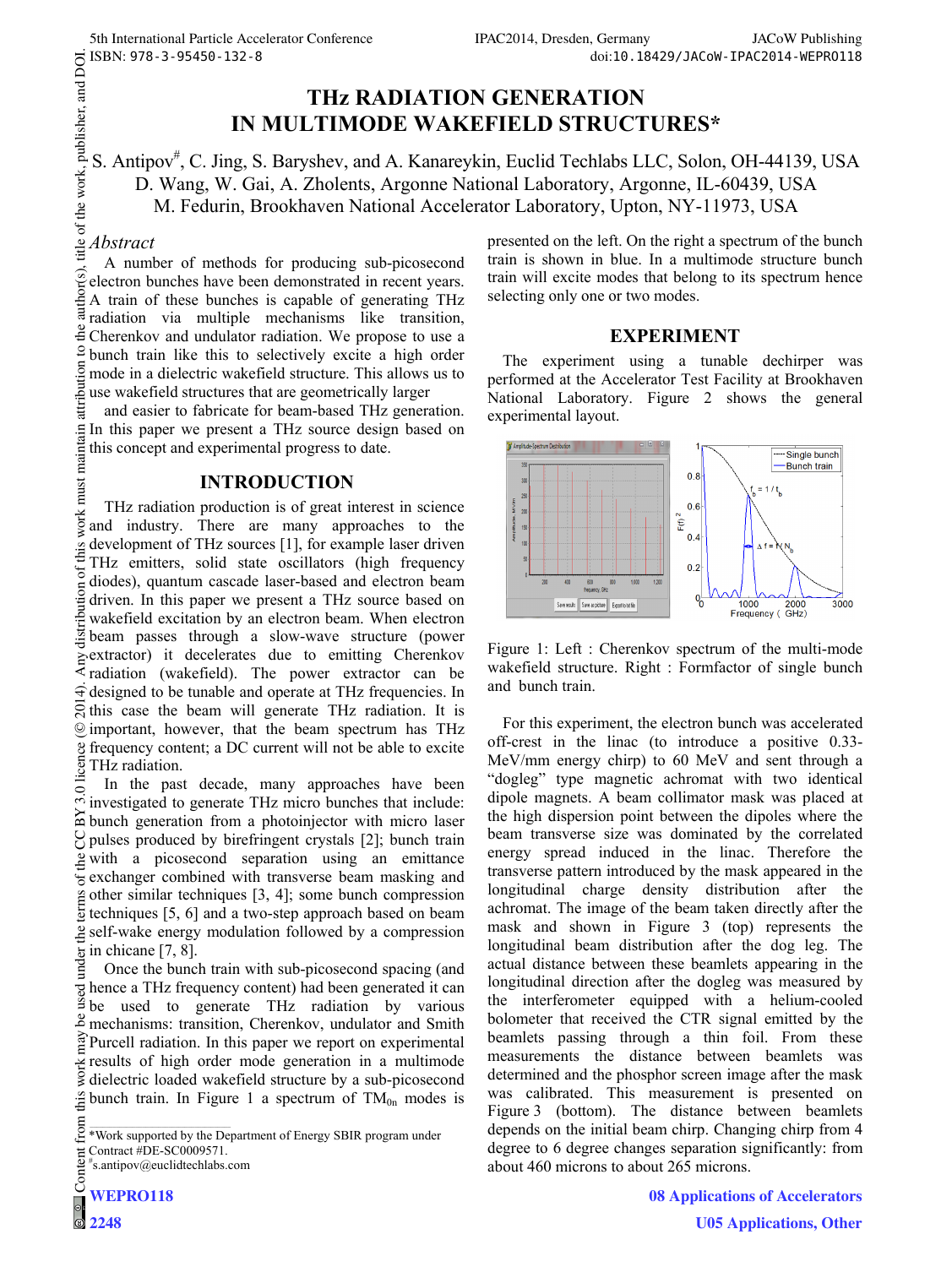

Figure 2: Experiment setup at ATF beamline. HES is used to cut the head and tail of the beam, also reduce the jitter. FPOP3 is a YAG in F-beamline which is quite close to the mask.

The calibrated bunch train had been transported through a dielectric loaded structure made out of 2 inch alumina tube  $(\epsilon=9.8; \text{ID}=0.51 \text{mm}; \text{OD}=1.27 \text{mm})$ metallized on the outside.



Figure 3: Measurement data of the coherent transition radiation of bunch train under different chirp phase of the linac.

Cherenkov radiation (wakefield) generated by a bunch train had been delivered to the interferometer with bolometer as a detector. The autocorrelation function had been recorded (Figure 4). Besides the Cherenkov signal there is a strong CTR signal produced by the beam as it passes through the hole in a copper mirror which used to direct THz radiation towards the interferometer. The CTR portion of a signal is similar to Figure 3 and quite strong compared to the wakefield signal because the extraction and transmission of the latter one is not optimized. That's why we measure autocorrelation function for mirror locations away from the interferometer mid-point where longer Cherenkov signal is present, while short CTR signal is not.



Figure 4: Upper: Bunch train image on FPOP3 with linac phase is about 6° chirp, calibration on FPOP3 is 4.78 um per pixel. Lower: Cherenkov radiation signal excited by a single bunch and bunch train with spacing of 263 um.

Wakefield signal generated by a 1.12 THz bunch train is virtually a sine wave indicating selection of just one or two modes and FFT of it confirms it (Figure 5). In this experiment the mode spacing in the structure is about 100 GHz (Figure 1). We were able to produce a 5 beamlet bunch train centered at 1.12 THz for 6 degree chirp. Such bunch train has a 20% bandwidth (1/5) or  $\sim$ 225GHz. That's why it effectively excited more than one mode (Figure 5).



Figure 5: FFT of Cherenkov radiation from multi-mode structure. Left: Spectrum of signal excited by a single bunch; Right: Spectrum of signal excited by bunch train in Fig. 4.

Besides the multimode structure we used a single mode dielectric wakefield structure made out of quartz ( $\varepsilon$ =3.8; ID=0.4mm; OD=0.55mm). In this structure mode spacing is significant  $(\sim1$ THz) and it is virtually a single mode structure with the  $TM_{01}$  mode at  $\sim$  0.5 THz. The autocorrelation measurement shows virtually a sine wave, experimentally demonstrating 2.5% bandwidth (40 oscillations), limited by the travel range of the mirror in the interferometer (Figure 6). Based on transmitted charge and its measured (by CTR interferometry) time structure we calculated that wakefield gradient of 40 MV/m had been generated, peak power in a pulse is 350 kW and energy in a pulse is 58 uJ.